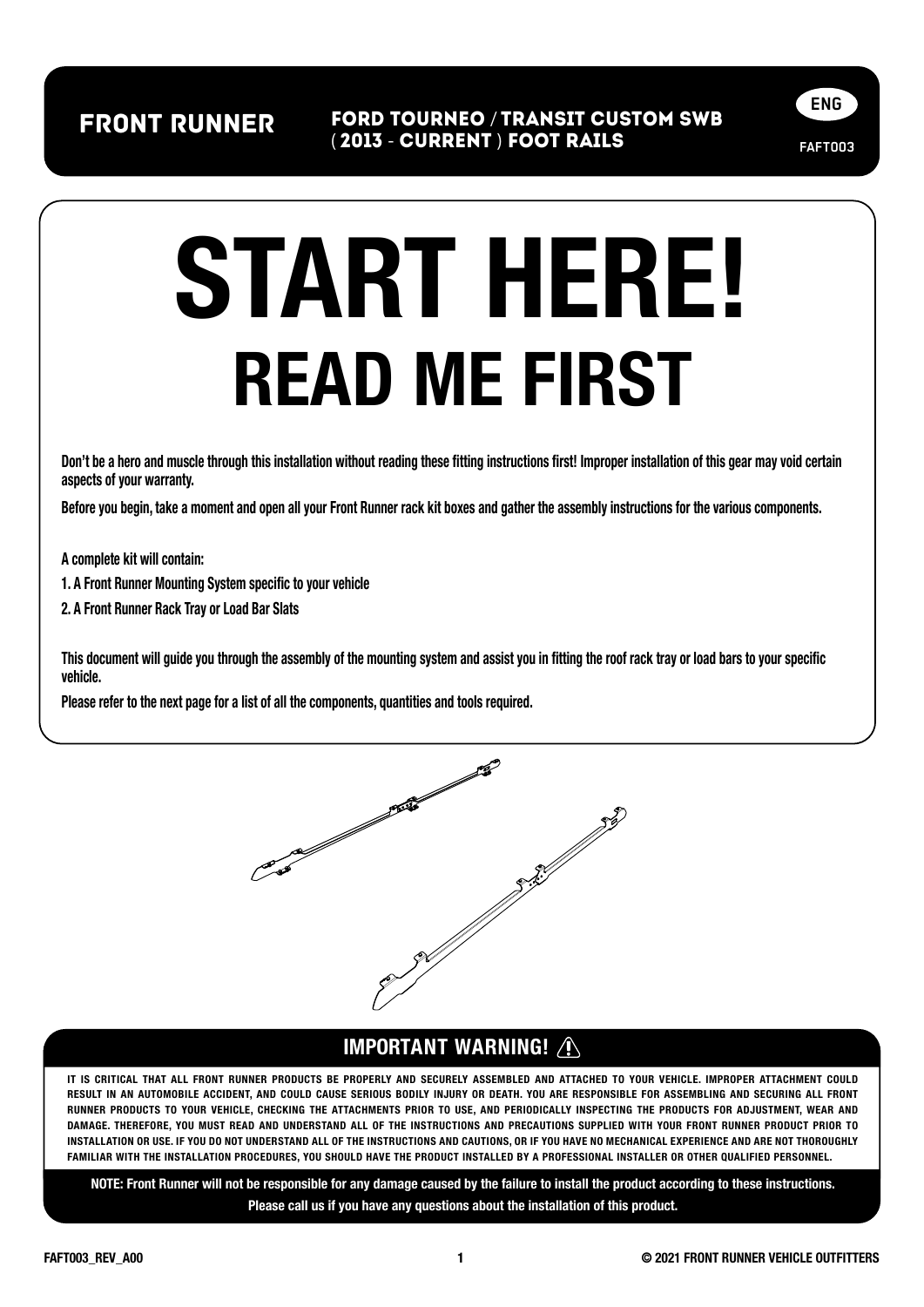#### **1** GET ORGANIZED

| <b>IN THE BOX</b>       |      |                                  | <b>TOOLS NEEDED</b> |            |                 |
|-------------------------|------|----------------------------------|---------------------|------------|-----------------|
| 1                       | 2X   | Front Foot Rail; 1 x LH & 1 x RH |                     |            |                 |
| $\mathbf{2}$            | 2 X  | Rear Foot Rail; 1 x LH & 1 x RH  | ७                   |            |                 |
| 3                       | 8 X  | M6 x 16 Button Head              | 10mm<br>13mm<br>(0  | 4mm<br>5mm | <b>Silicone</b> |
| 4                       | 2 X  | <b>Splice Plate</b>              |                     |            | Sealant         |
| 5                       | 8 X  | <b>M6 Nyloc Nut</b>              |                     |            |                 |
| 6                       | 8 X  | <b>M6 Nut Cap</b>                |                     |            |                 |
| $\overline{\mathbf{z}}$ | 24 X | <b>M8 Nut Cap</b>                |                     |            |                 |
| 8                       | 12X  | M8 x 25 Hex Bolt                 |                     |            |                 |
| 9                       | 12X  | <b>M8 Spring Washer</b>          |                     |            |                 |
| 10                      | 24 X | M8 x 16 x 1 Flat washer          |                     |            |                 |
| 11                      | 6 X  | <b>Spacer</b>                    |                     |            |                 |
| 12                      | 12X  | M8 x 20 Hex Bolt                 |                     |            |                 |
| 13                      | 12X  | <b>M8 Nyloc Nut</b>              |                     |            |                 |
|                         |      |                                  |                     |            |                 |

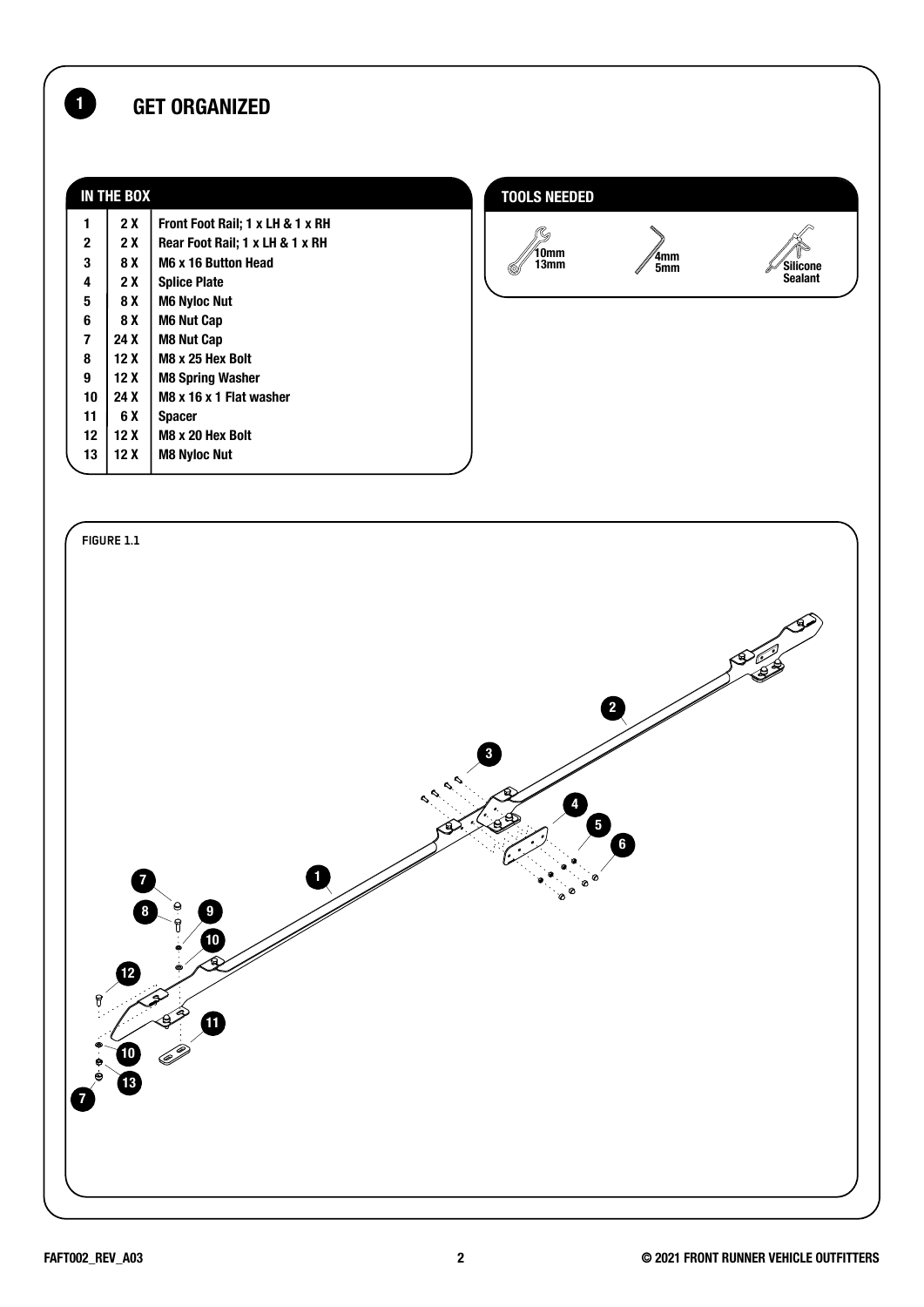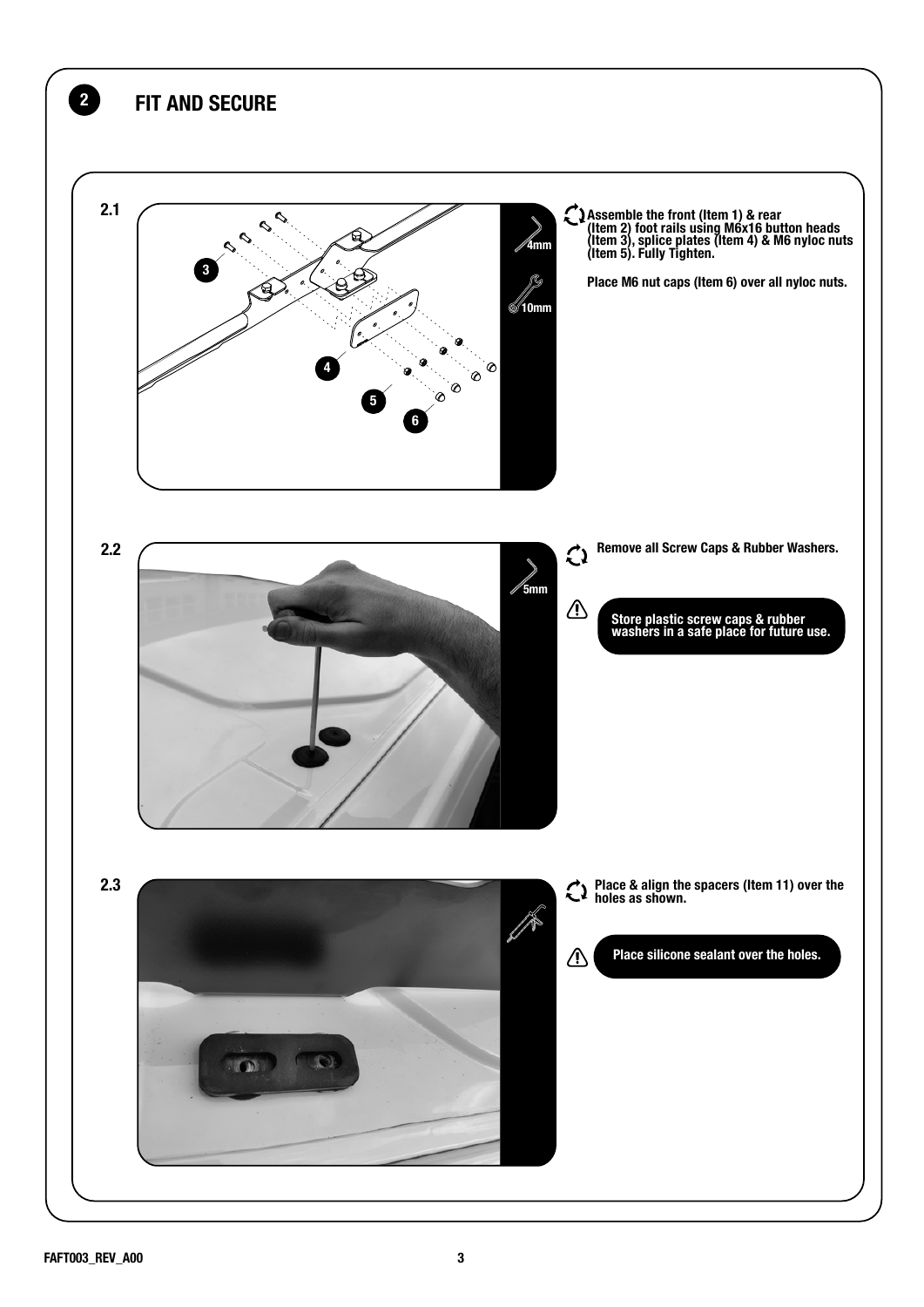